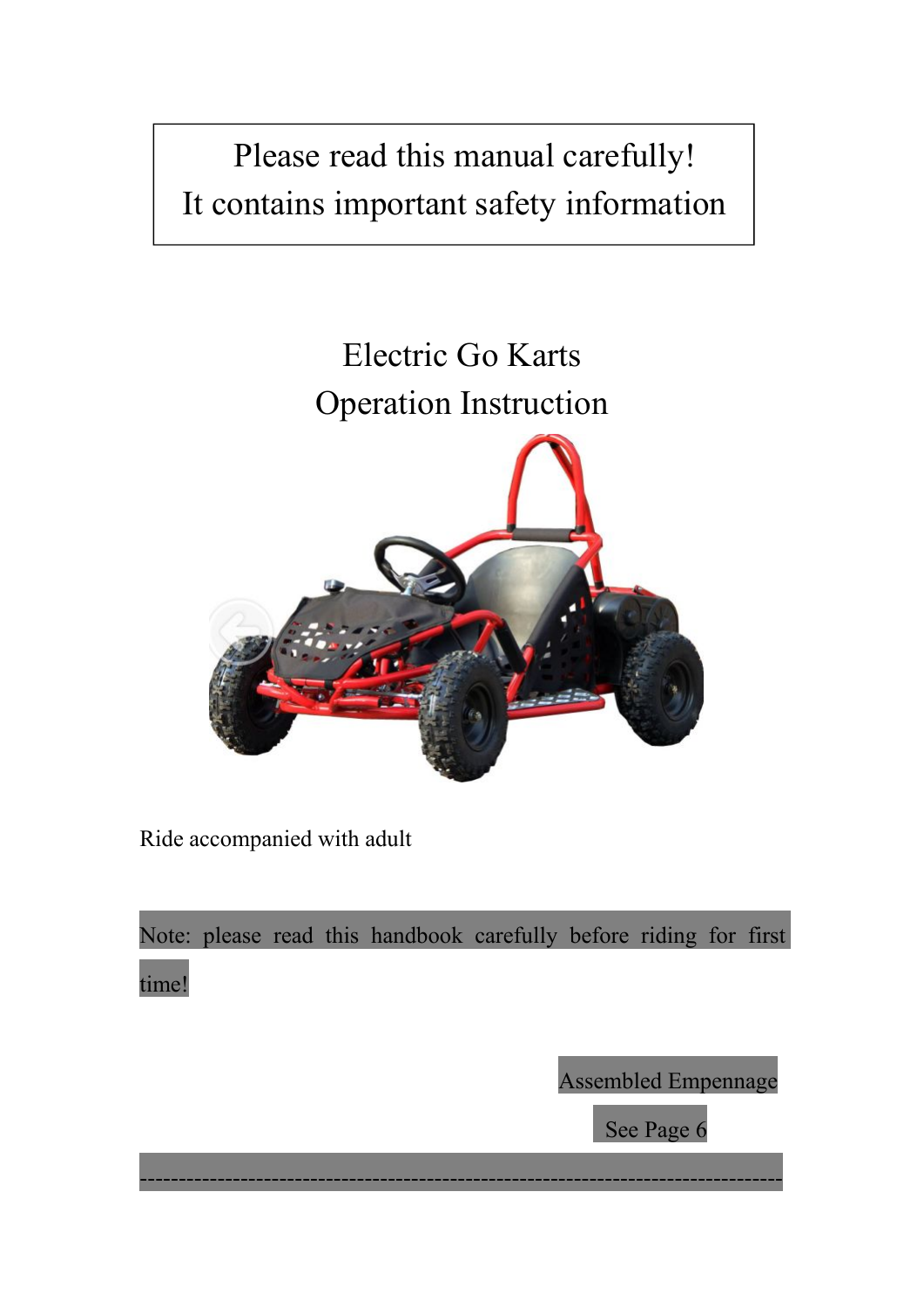## **Electric go karts**

The manual describes the safety and maintenance information of product. Please read the relevant warnings carefully before using this product, or it may cause injury or death.

Please keep this manual in safe place. Any rider should read it. When the product is transferred. The manual should be handed over to new owner.

All the information, images and descriptions in this manual are made according to the latest product.there are probably some differences in the manual due to product improvement or changes of production method.Yongkang Dingchang Industry&Trade Co.,Ltd. Reserves the right atany time to make changes to the product without notice and no obligation to make same or similar changes for the products manufactured or sold before.

This product can not run on public or main roads, because this is dangerous and violates local traffic regulations, be sure to wear a helmet, goggle and protective clothing while riding.

Jan,2015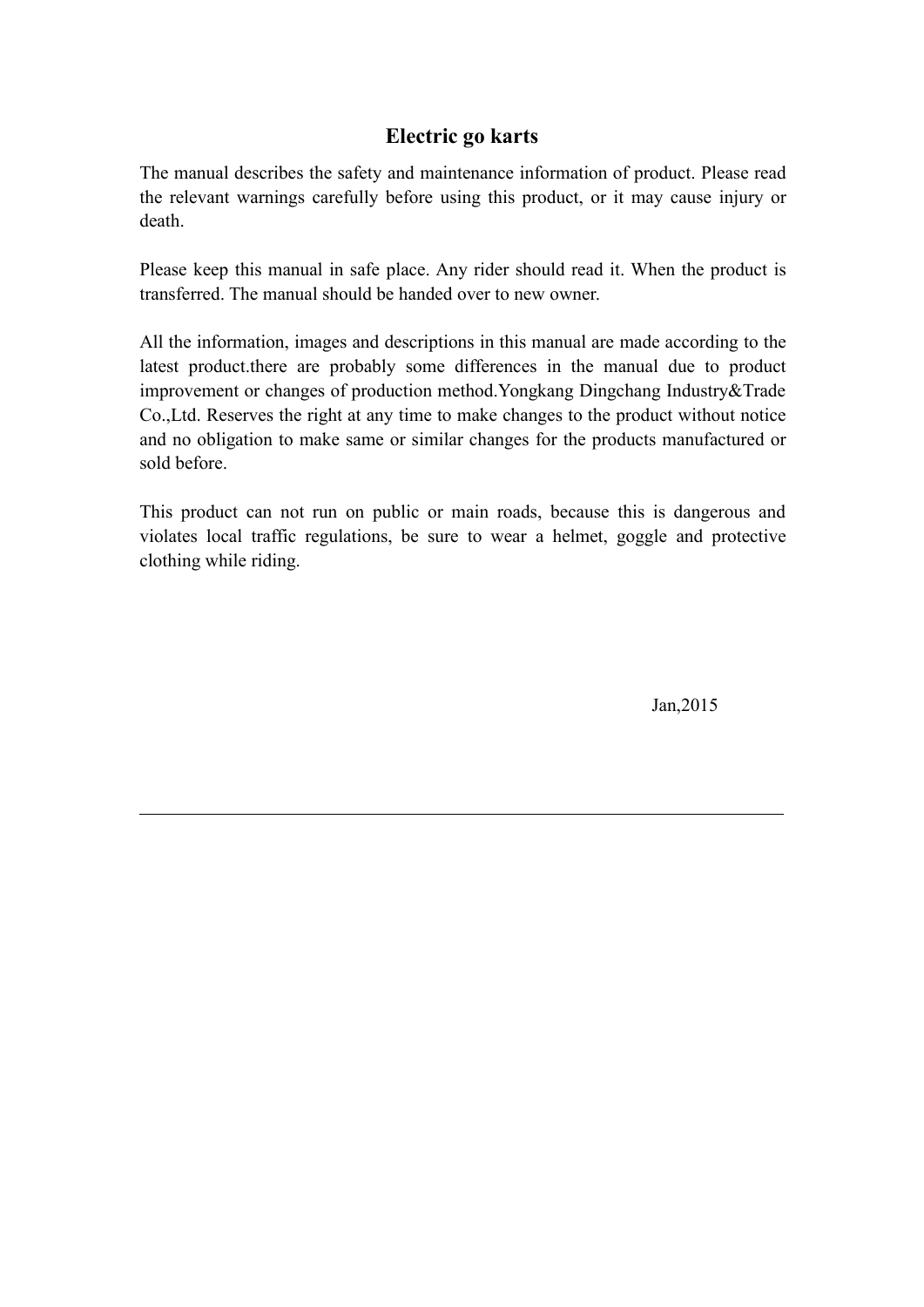## **The main technical parameters of electric go karts**

### I. **The main technical parameters of kart**

- 1. Net weight:73kg
- 2. gross weight:87kg
- 3. Carrying capacity:60kg
- 4. maximum designed carrying capacity:65kg
- 5. maximum designed total weight:133kg

## II. the main parameters of motor:

- 1. motor type: DC, brush motor
- 2. rated continuous output power:  $P=1000W(2800 \pm 7.5\%$ rpm)
- 3. Rated speed:  $2800 \pm 7.5\%$ rpm
- 4. Rated voltage:48V
- 5. rated output torque:2.8(N.m)

## Ⅲ.**the main parameters of controller**

- 1. Input rated voltage:48V
- 2. Input voltage range:36~~60V
- 3. No-load input current: ≤115MA
- 4. Maximum output current of Motor:30±1A
- 5. Under voltage protection value:  $42\pm0.5V$
- 6. Maximum conduction value:  $\geq$ 95% (Provided that controller output current is less than 2A)
- 7. Starting voltage of for rest:  $\geq 1.4V$
- 8. Protection voltage of for rest :  $\leq 1.8V$

----------------------------------------------------

### Ⅳ. **The main parameters of charger**

- 1. input :100-240VAC, frequency 50/60Hz, input current 1.8A Mars
- 2. output:48V DC 1.5A

### **V. The Main parameters of battery**

- 1.. Size: 181x76x167mm
- 2. Model plumbic acid power battery 12V12AH 4 batteries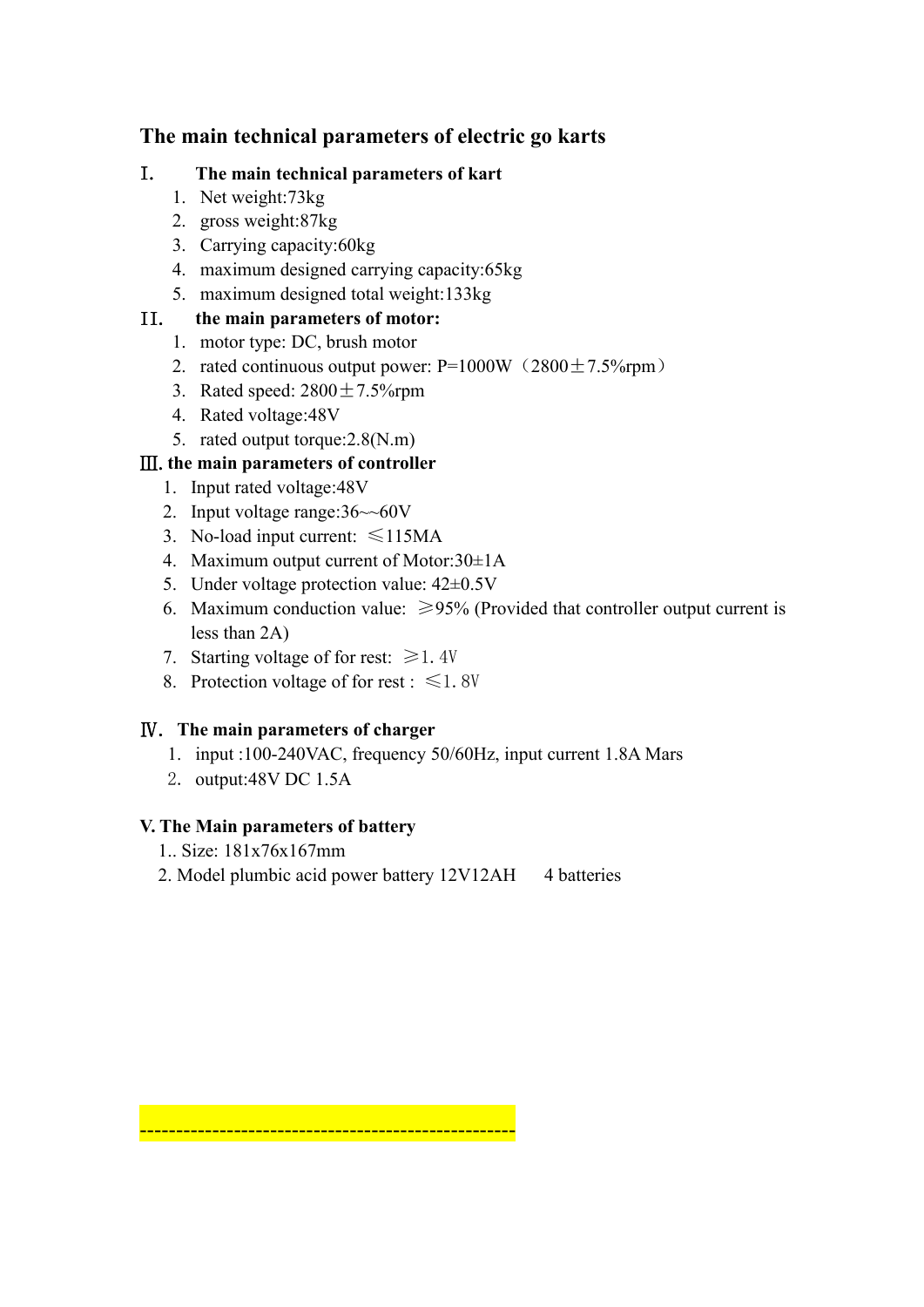# **Contents**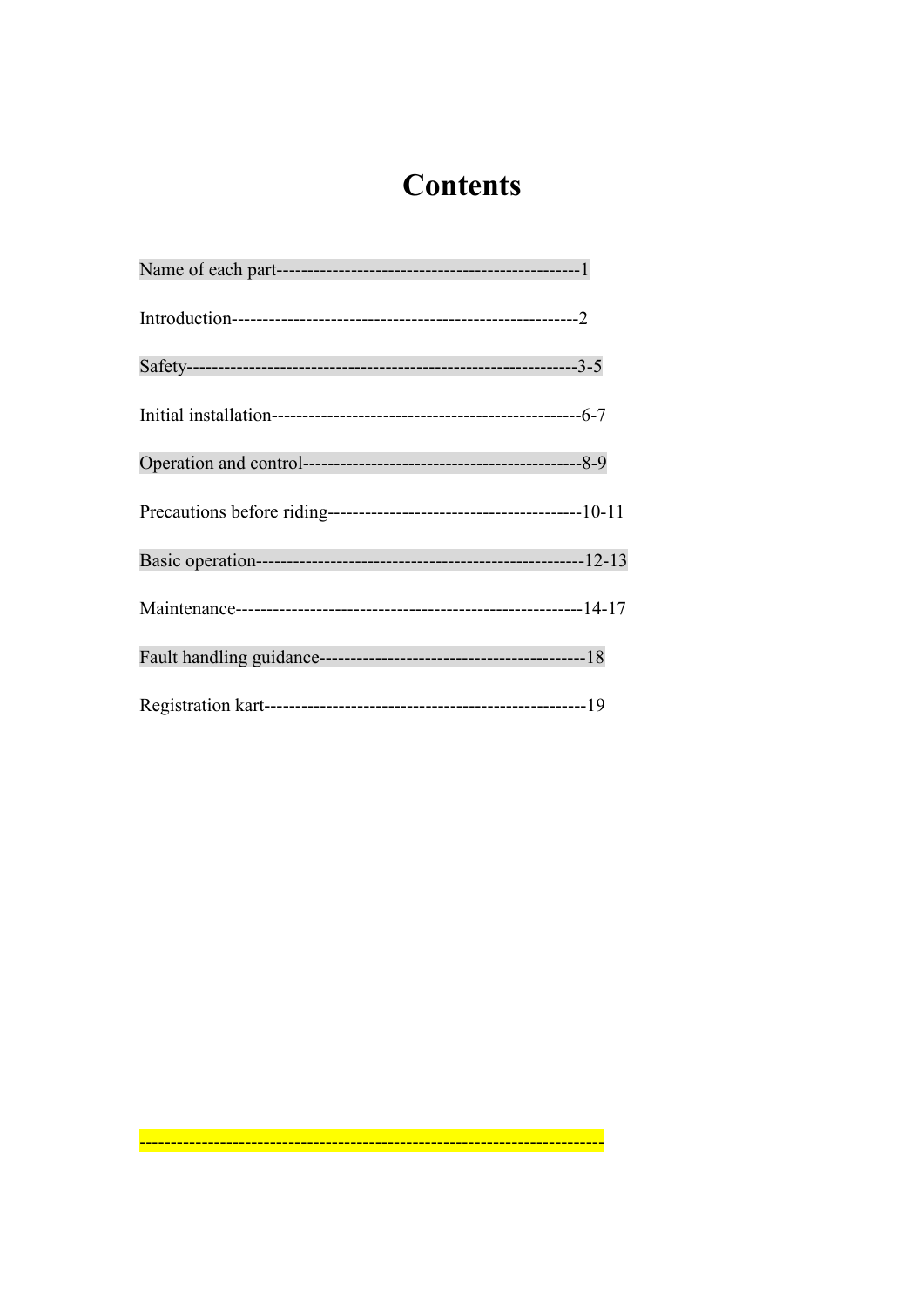# **Name of each part**



 $-1-$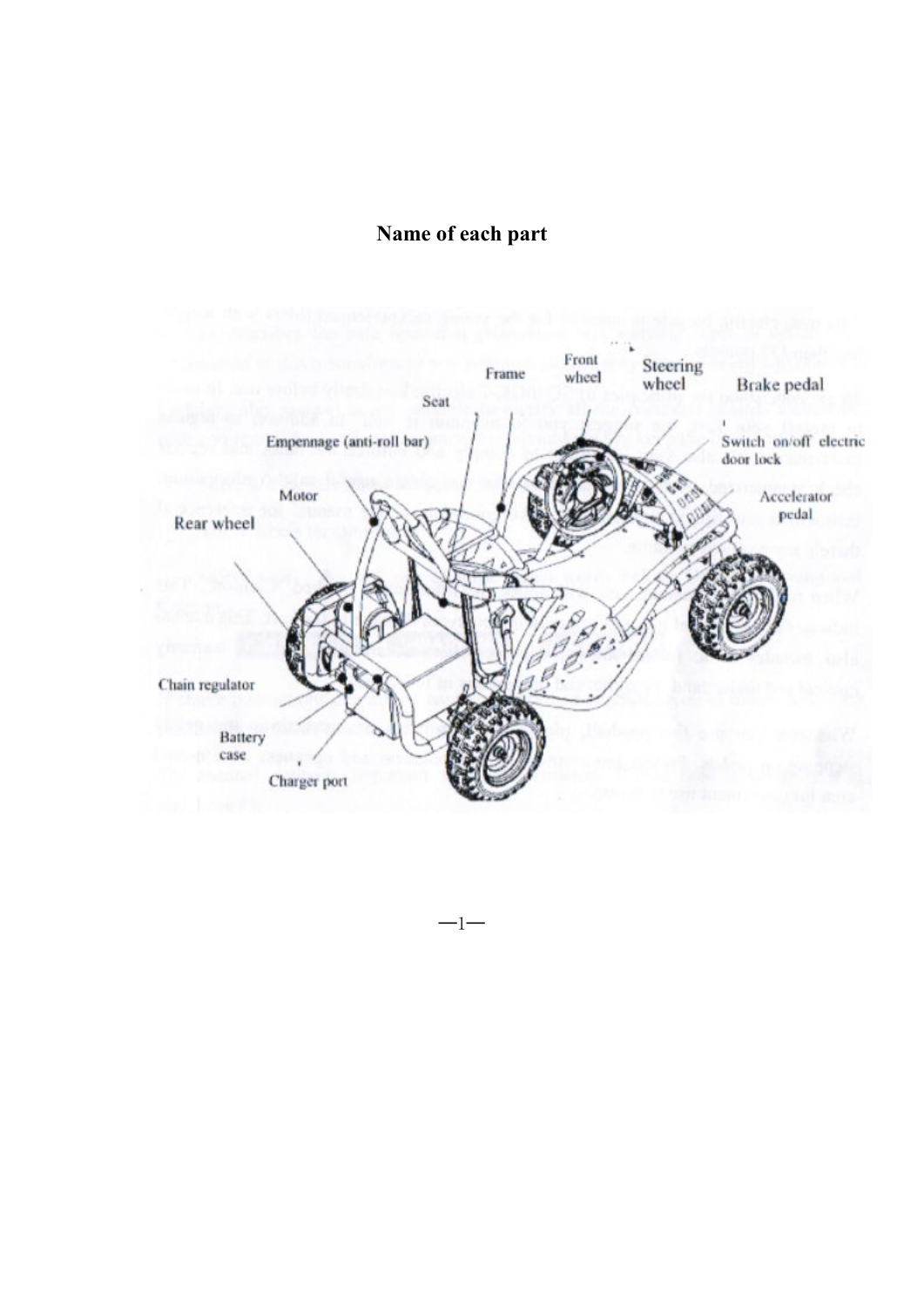## **Introduction**

Thank you for choosing our company electric go kart

As a recreational vehicle, our electric go kart is only for non-road and single ride. This mini electric bicycle is suitable for the young inexperienced riders with weight less than 132 pounds.

Please understand the principles of our electric go kart firstly before use. In order to protect your go kart, we suggest you to maintain it well, in addition to regular maintenance, it's also very important to comply and enforce the notes and regular check summarized in this manual, you also can obtain useful safety information, instructions and tips in this manual, take good care of manual for reference if there's any problem in future.

When reading the manual, you will notice the information marked "Caution". This indicates this is critical information to help you avoid damage to the kart, this manual also includes basic maintenance procedures. Please carefully read the warranty content and understand the rights and obligations of individual.

Whenever you use this product, please use reasonably as instructions and gently stepping on pedals. Protect environment, keep cleanness and openness of non-road area for convenient use in future.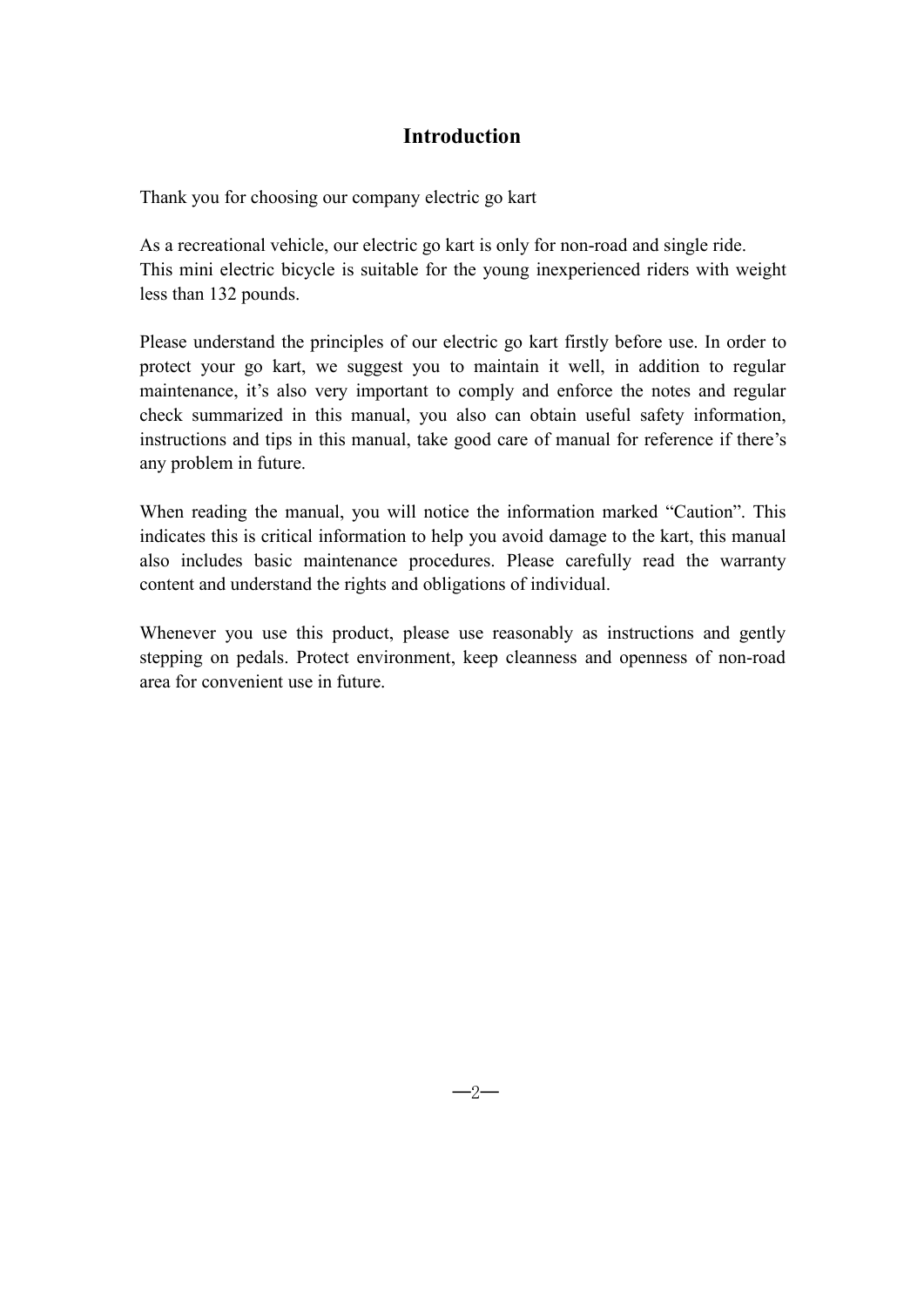# **Important safety information**

Your personal or potential safety in using this vehicle is our greatest concern. Safe operation is the most responsibility and can not be ignored.

Manual describes the safe operation procedures and warning signs in detail, the information in this manual warns you potential danger may harm yourself andothers.

Certainly, this manual is not possible to clarify all the potential hazards associated with non-road riding and maintenance. You should always keep the best judgment.

There are various forms for safety information, including:

Safety labels on mini-bike

Safety sign  $\sum$  and one of three signal words below: danger, warning and **Caution**:



If above instructions can not be read and complied carefully, you or others would be possible to be killed or seriously injured.

The manual contains important safety information. Please read it carefully and understand it.

─3─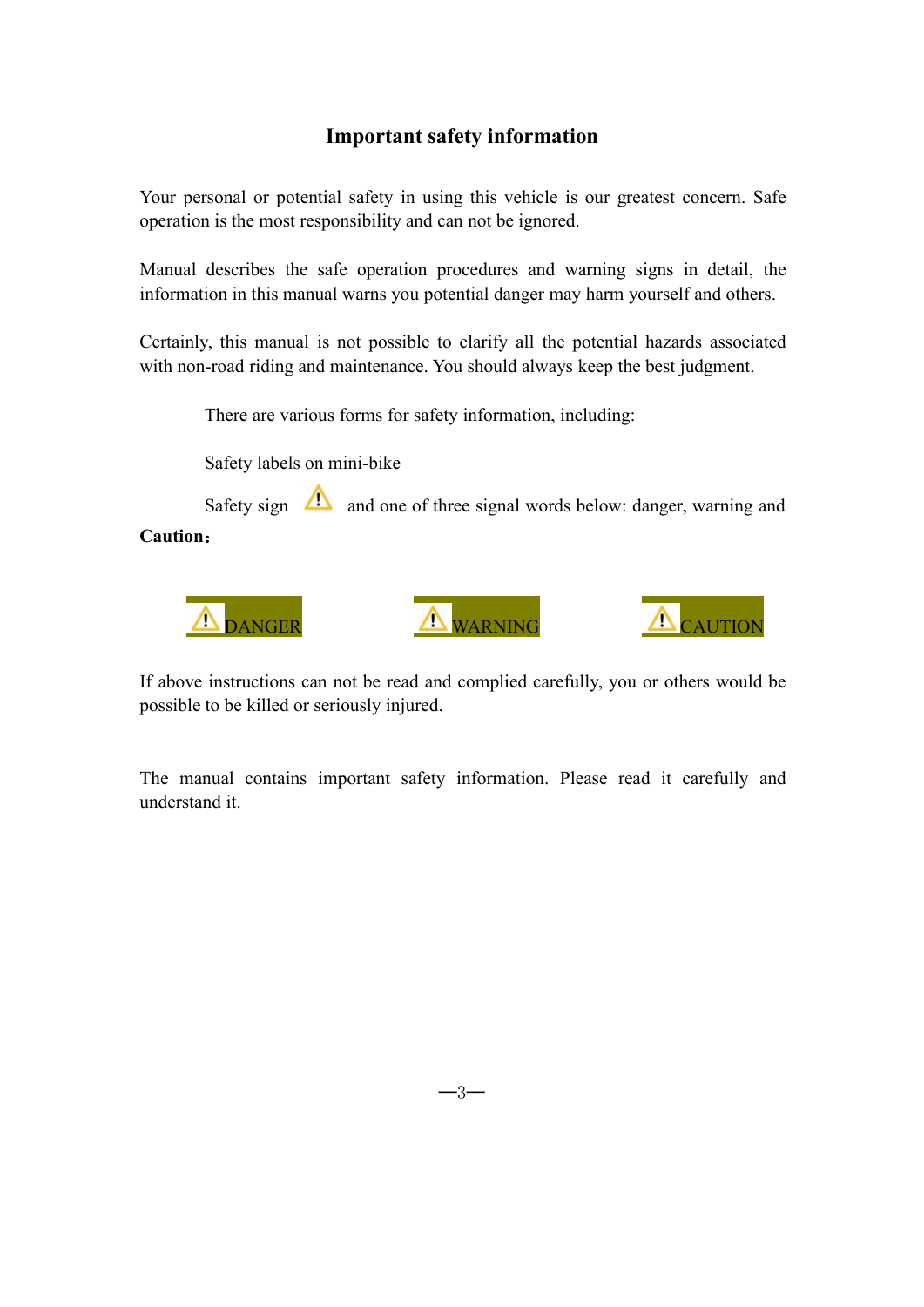# **Important safety information**

Safety first, any electric products has inherent risks, there's no exception for mini electric bikes, carefully read the following warnings to avoid hurting yourself, others and go kart



User guide contains valuable and important safety information to ensure your personal safety and avoid your bike damaged due to negligence, please read carefully and understand the relevant content. If you have any question



### **Adult supervision**

Electric products are not toys. Children are forbidden to use this product alone. Children under age of 13 are not allowed to use . all children have to be accompanied by parents. 13-year-old age is just an estimated limit . riding is also affected by weight. height ,driving ability and other factors, parents should make decision if your child can ride or not after considering comprehensively his/her driving level.



#### **At one's own risk and common sense**

When using electric products, any accident is likely to cause serious injury even death.. avoid riding in front or back out of sight, not drive where there are other vehicles, avoid riding too fast. Speed should be kept in permitted range. Always comply with local traffic laws and regulations, prohibit riding within the banned range.



#### **Riding on public roads is prohibited.**

The kart is only used for non-highway. Riding on public roads or near motor vehicles is prohibited

─4─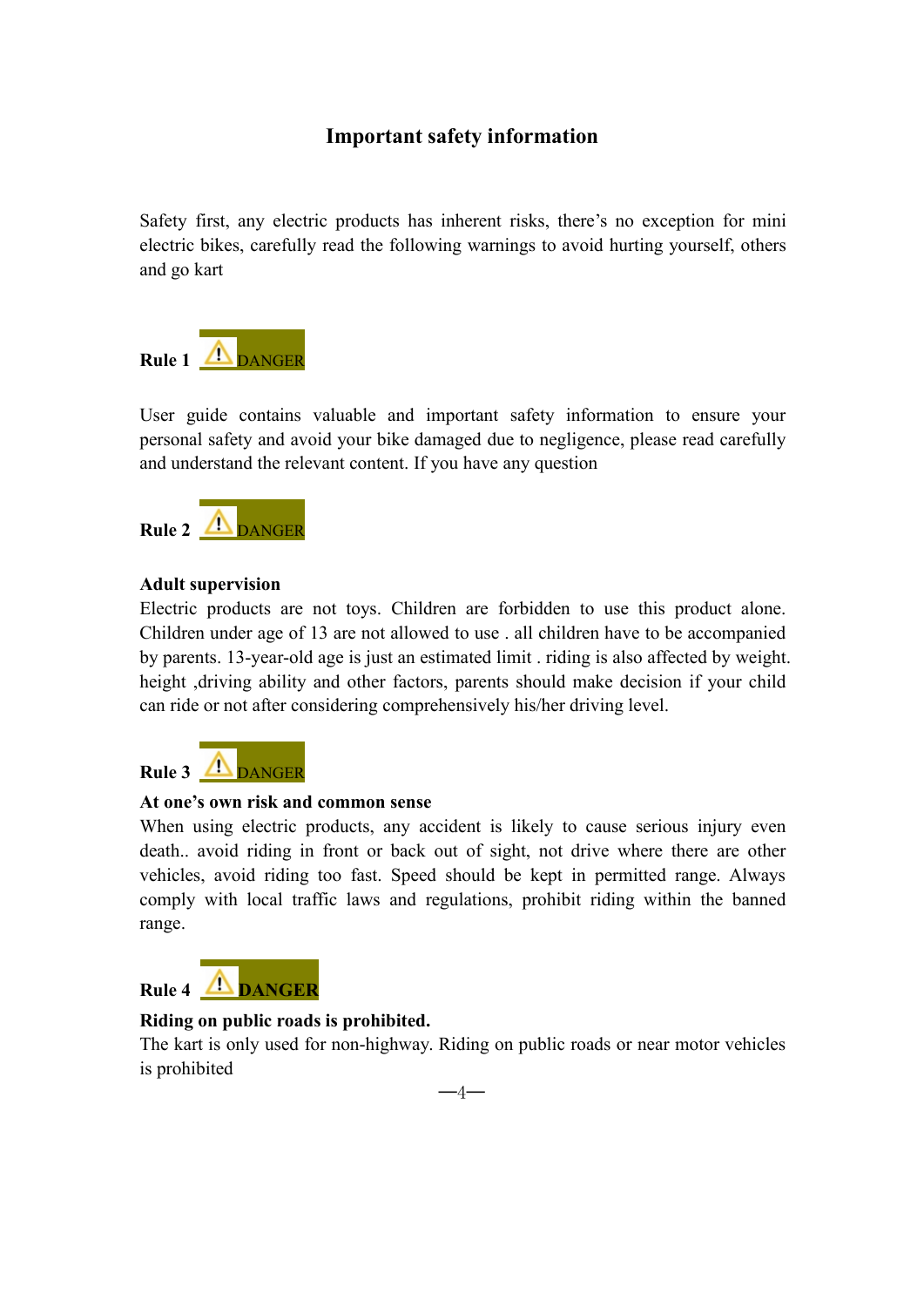

# **RIDE SMART**

Two or more people riding one bike is prohibited. Always keep your hands on Handlebars. Wearing headphones or using cell phone in riding is forbidden.Fingers and other parts of body should be away from the moving parts,such as drive chain and sprocket, which may cause injury.It's not allow to jump off the bike on slope or near stairs,ride near pond or fountain.Related riding clothes should be kept wearing, including gloves, knee pad, anti-skid shoes, helmet and goggles specified by DOT. Keep clothes and shoelaces away from the moving parts of bike, like drive chain and sprocket.

Personal injury or death would be caused if above rules and warnings are not complied with.Use cautiously and pay attention to surrounding environment, practice techniques of safe riding.

If you have agreed your child to ride this kart, please keep following in mind:

- ·Helmet has to be worn by child.
- ·Child's safety is your responsibility and can be ignored.
- ·Do not let your child try to ride if he /she is not ready for it.
- ·You have to accompany your child when he/she is riding.
- ·Proper repair and maintenance are the key factors of safety ride.

·There are three speed for this kart,please adjust the proper speed for your child.



### **Caution:**

Electric go-cart performance would be affected if components which are not produced by us are adapted or added on the kart. It is strongly recommended not to remove original equipment or change the design a or operation of vehicle.

-----------------------------5------------------------------------------------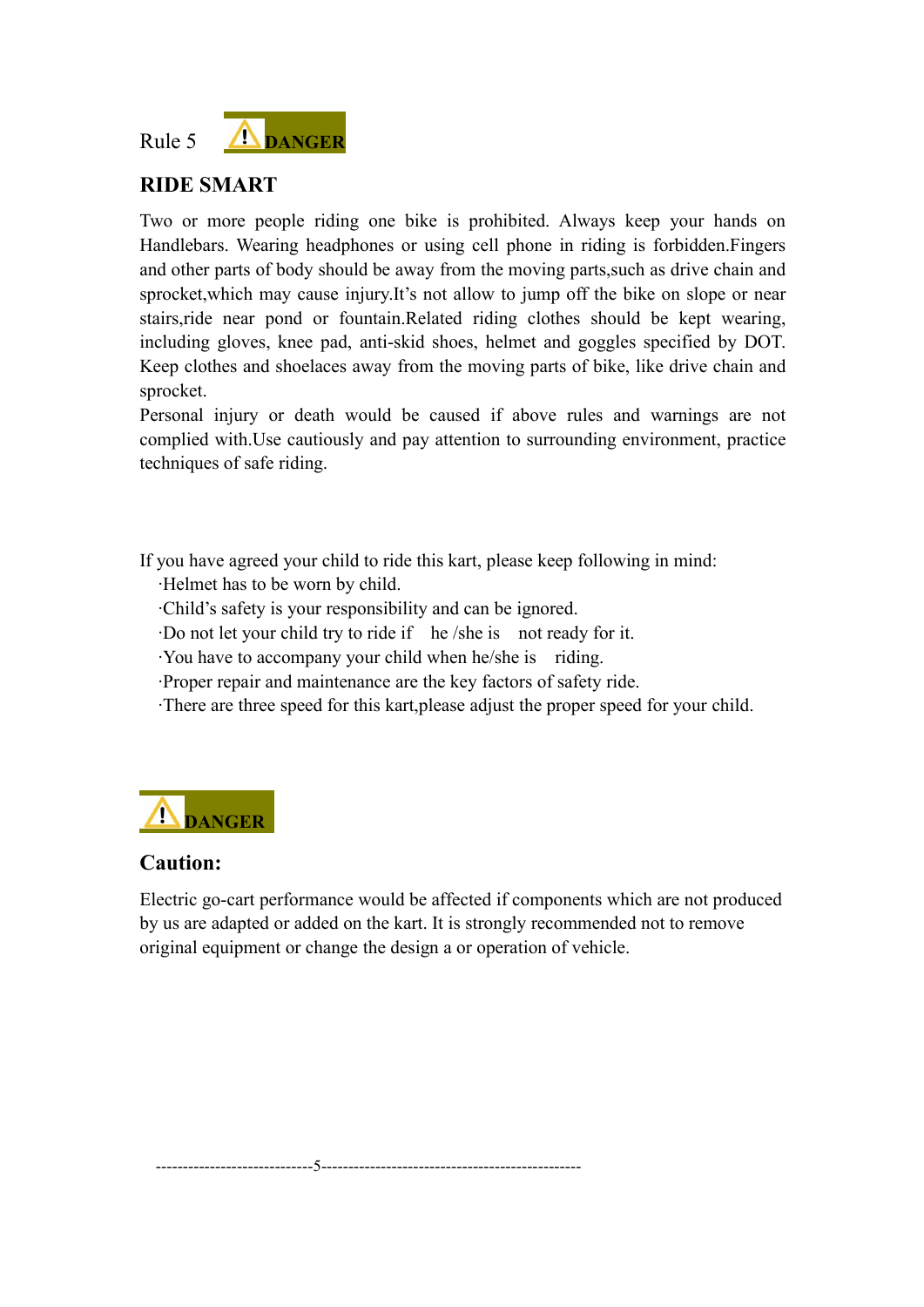# **Initial setting**

### **Step 1.Electric go kart unpacking.**

Following item are contained:

- 1. electric go kart
- 2.tool bags
- 3.manual
- 4. battery charger

If you have found all items above ,please go step 2.

### **Step2 Assembly handlebars.**

Electric go kart is fully assembled,which makes bike easy to ride. The only part which needs to be assembled manually is the anti-roll bar. All cables and control components have been connected to the bike,so it is not difficult to assembly anti-roll bar:

- 1.After unpacking, find anti-roll bar.Fix bolt in mounting hole with three ends.
- 2.Dis-assembly three bolts, position anti-roll bars behind the seats at the top of the frame.
- 3.Insert bolt up through the frame pole to the joint on the head of anti-roll bar, and tighten all three bolts.
- 4. Fasten all three bolts to 12-15.lbs. <br>insert bolt

**---------------------6--------------------------------------**



**DANGER The anti-roll bar has to be installed, which will affect the**

**safety of rider.**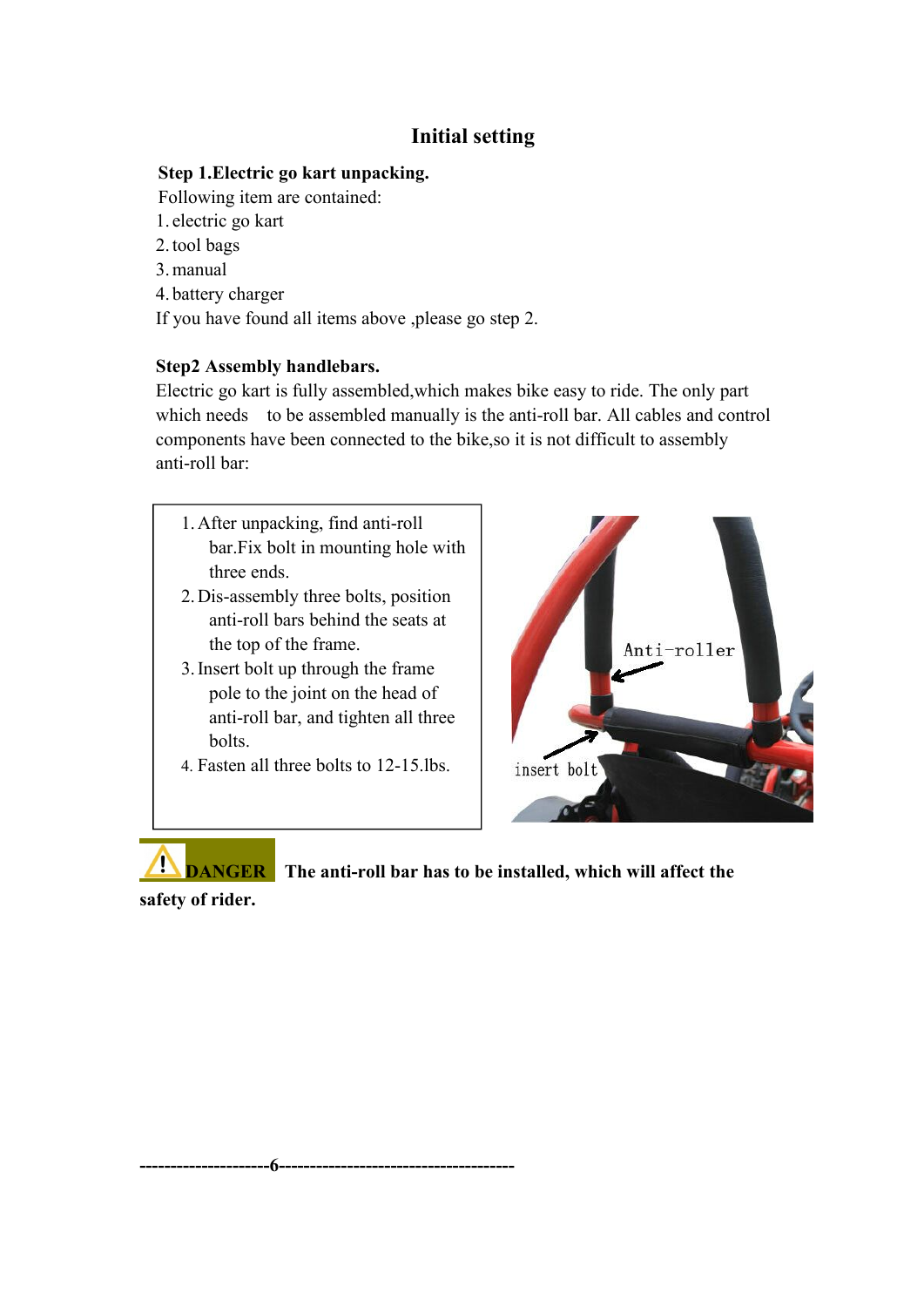### **Step 3 Battery charging to ensure that the toggle switch on electric box is turned off.**

Charging port is located under the seat on the right side (as show in the picture on the right ), the position of the black protective cap. There is a circular connector with three contact points below protective cap. Note that there is a small rack at the bottom of connector.

There is a three-hole plug on round head of the charger line which exactly matches the connector slot.Insert the plug firmly into the connector.



1.Plug the charger into a wall outlet.If the lights on charger do not light up,check the power to the outlet. If necessary, try a different outlet.

**-------------------7----------------------------------**

2.Turn go-cart power switch OFF before charging. Plug the charger into the charger port on the electric go-cart.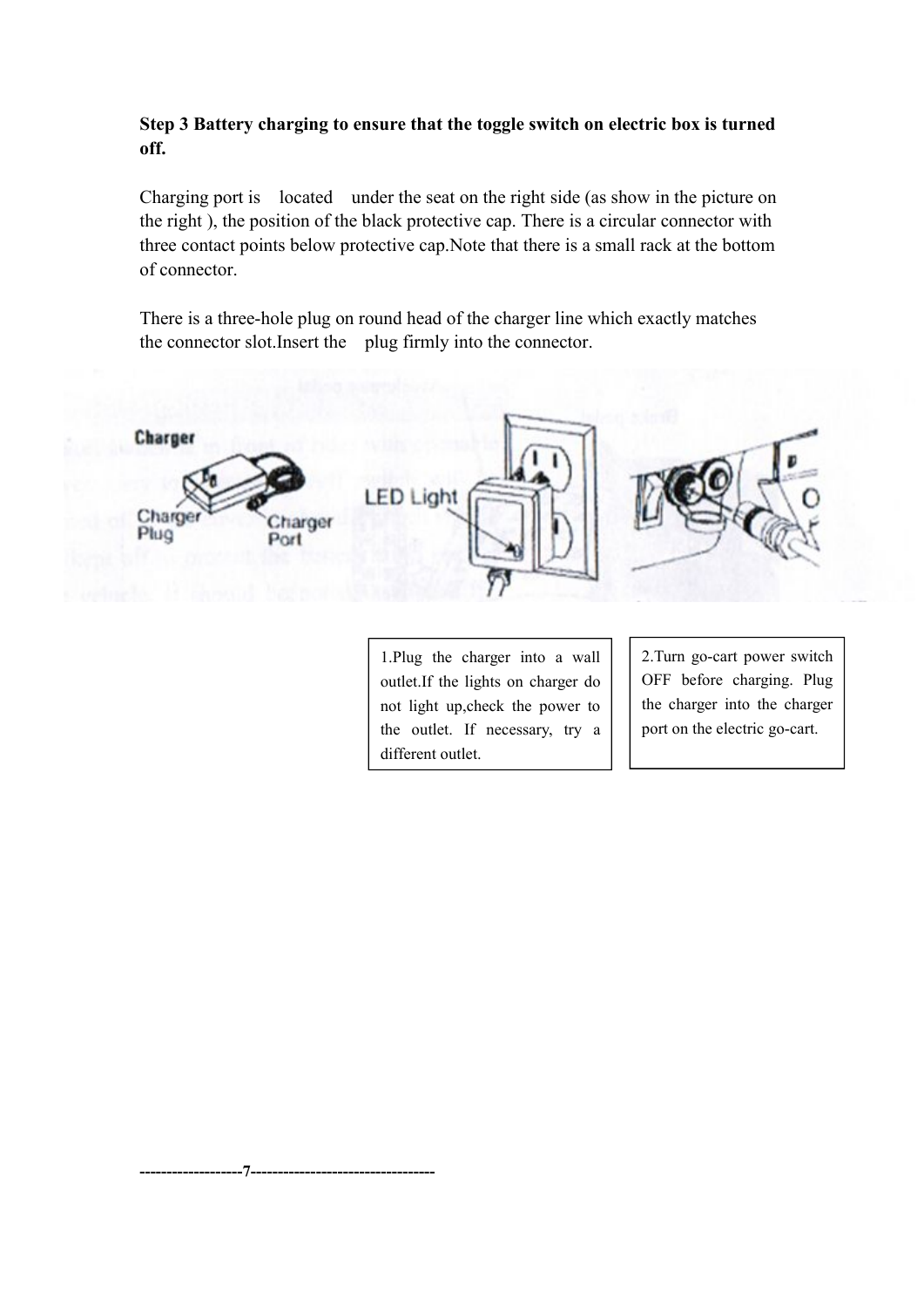# **Operation controls**

Operate accelerator, brake and other controlling parts of this mini electric bike without looking. Please learn carefully the following diagram and be familiar with the function and position of each control parts.



-------------8---------------------------------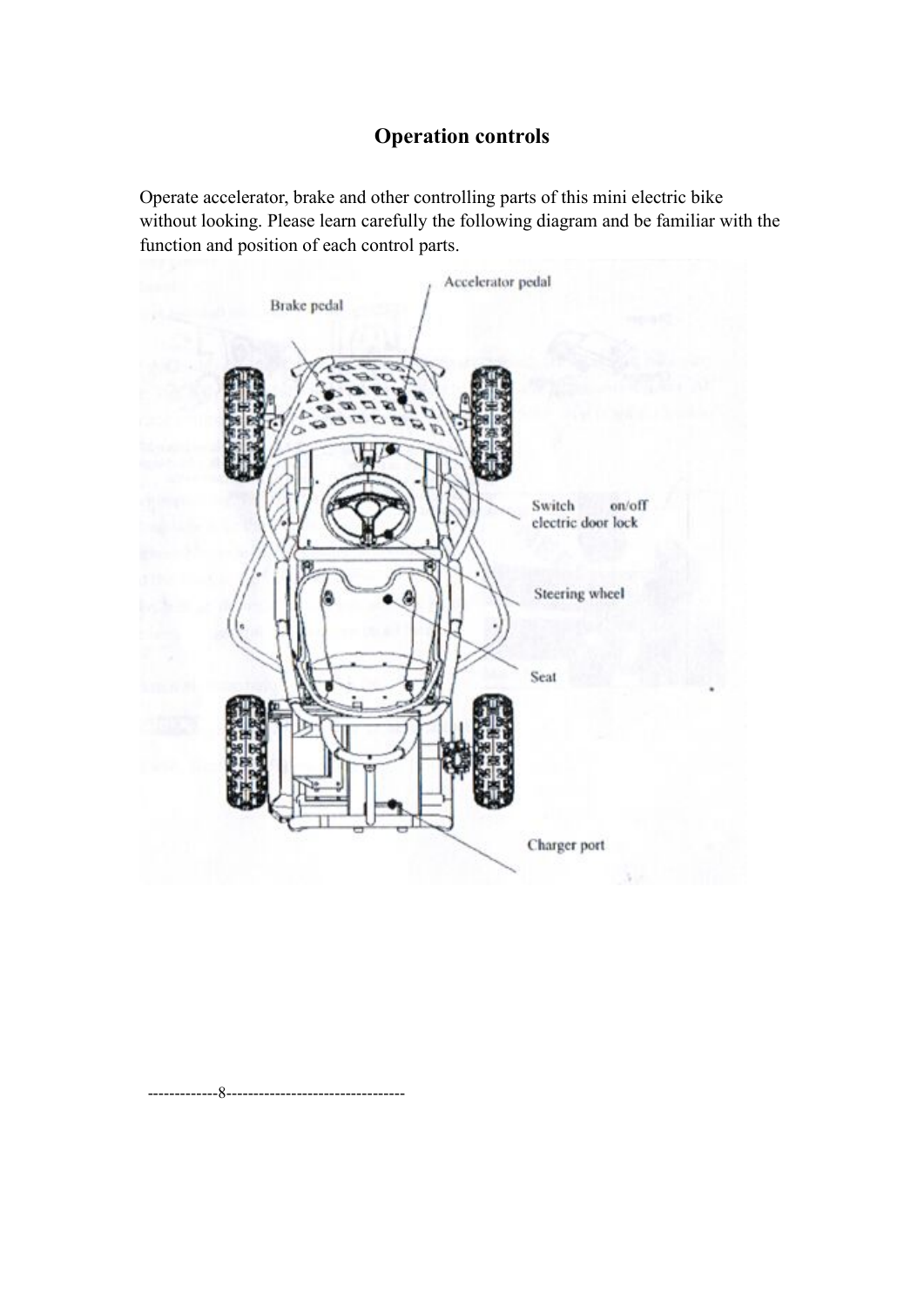# **Operation control**

Electric go kart can be operated as long as some key parts are under control.The locations and operation information of these key parts are as follow.

**1.On/Off switch 2. Accelerator 3.Brake On/Off Switch**

On/off switch is in front of rider with openable<br>  $\frac{On/off}{On/off}$  Switch cover,easy to operate. On/off switch will be turned off if the cover is closed. Switch should be kept off to protect the battery if no use for vehicle. It should be noted that when the switch is turned on , charging indicator will be on.



### **Accelerator**

Accelerator provides power for the vehicle to go forward. As the twist grip mechanism is adopted, the power and speed are changeable.

# **DANGER**

**Accelerator should be turned slowly to avoid sudden speed up when you rotate accelerator.**

### **Brake**

Electric go kart is provide disc brake at rear wheel. The brake is operated manually, on the left handlebar. Carefully press the handlebar with increasing force until vehicle stops.

**--------------------------------9-------------------------**





**If brake too fast,the vehicle will slip and be out of control.**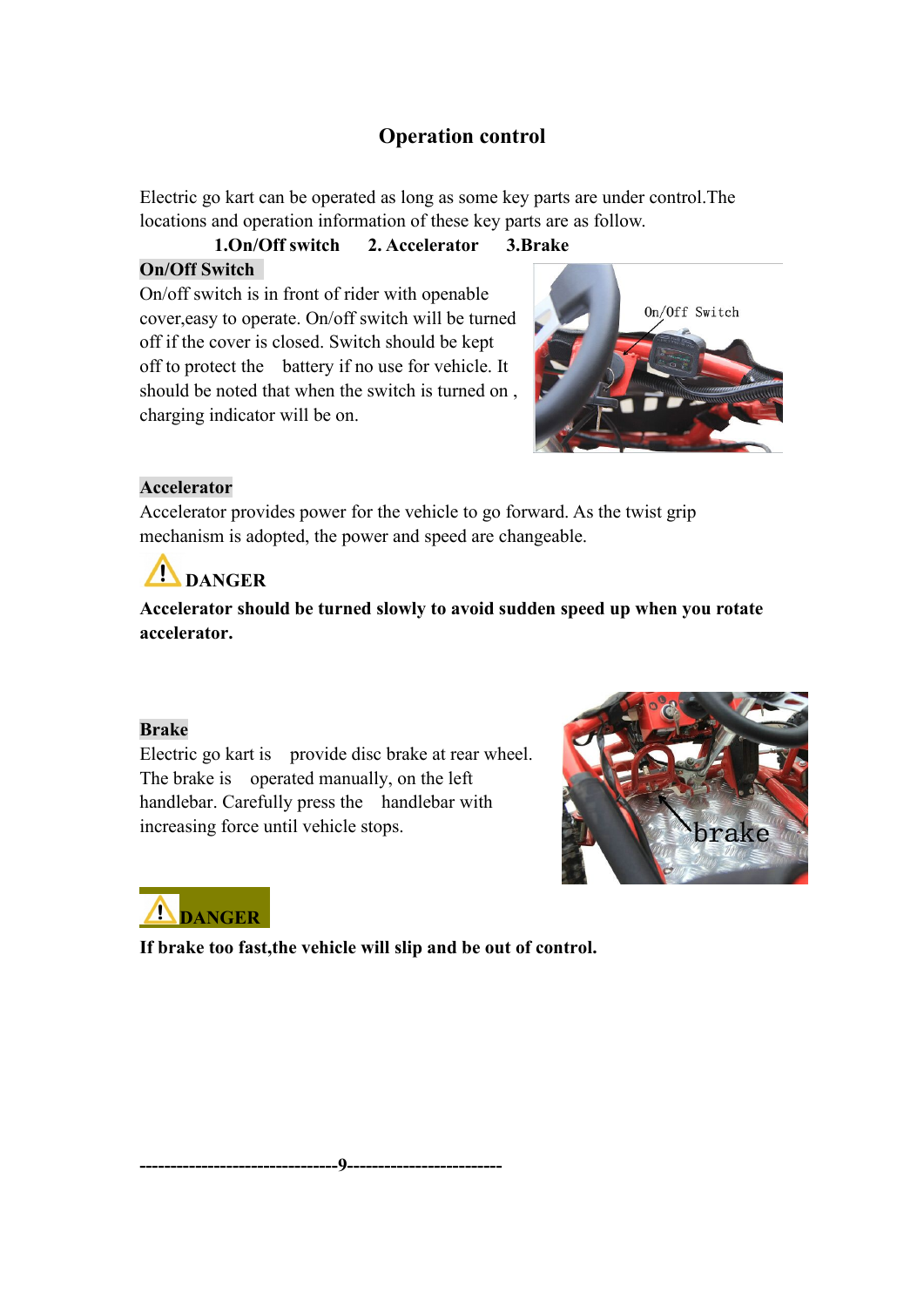# **Before Riding**

Once the kart is fully charged,disconnect the plug on the wall, put the charger in safe place.

### **Checklist before ride**

**1.Have you read and fully understood all content of manual?**

**2.Have you noticed and understood the security information about the kart?**

**3.Do you know the location of operating components and how the kartis**

**operated by those components?**

**4.Are you healthy both physically and mentally?**

- **1) Do you drink and take drugs?**
- **2) Do you wear the helmet specified by DOT?**
- **3) Do you wear goggles?**
- **4) Do you wear anti-skid shoes and protective clothes?**

### **Other suggestions about protective clothes**

1)Gloves can protect your hands.

2)Anti-skid shoes can protect your ankles.

3)Wear pants with pads for knee and waist.

4)Wear sport shirts with elbow pads for knee and waist.

# **DANGER**

**Children are not allowed to ride without helmet, which can significantly reduce the probability and severity of head injuries. Motorcycle helmet specified by DOT is one of the most important parts in security measures. Choose a suitable and comfortable one and wear it. Distributor will help you choose the most** suitable and high-quality helmet for you.

**-------------------------10--------------------**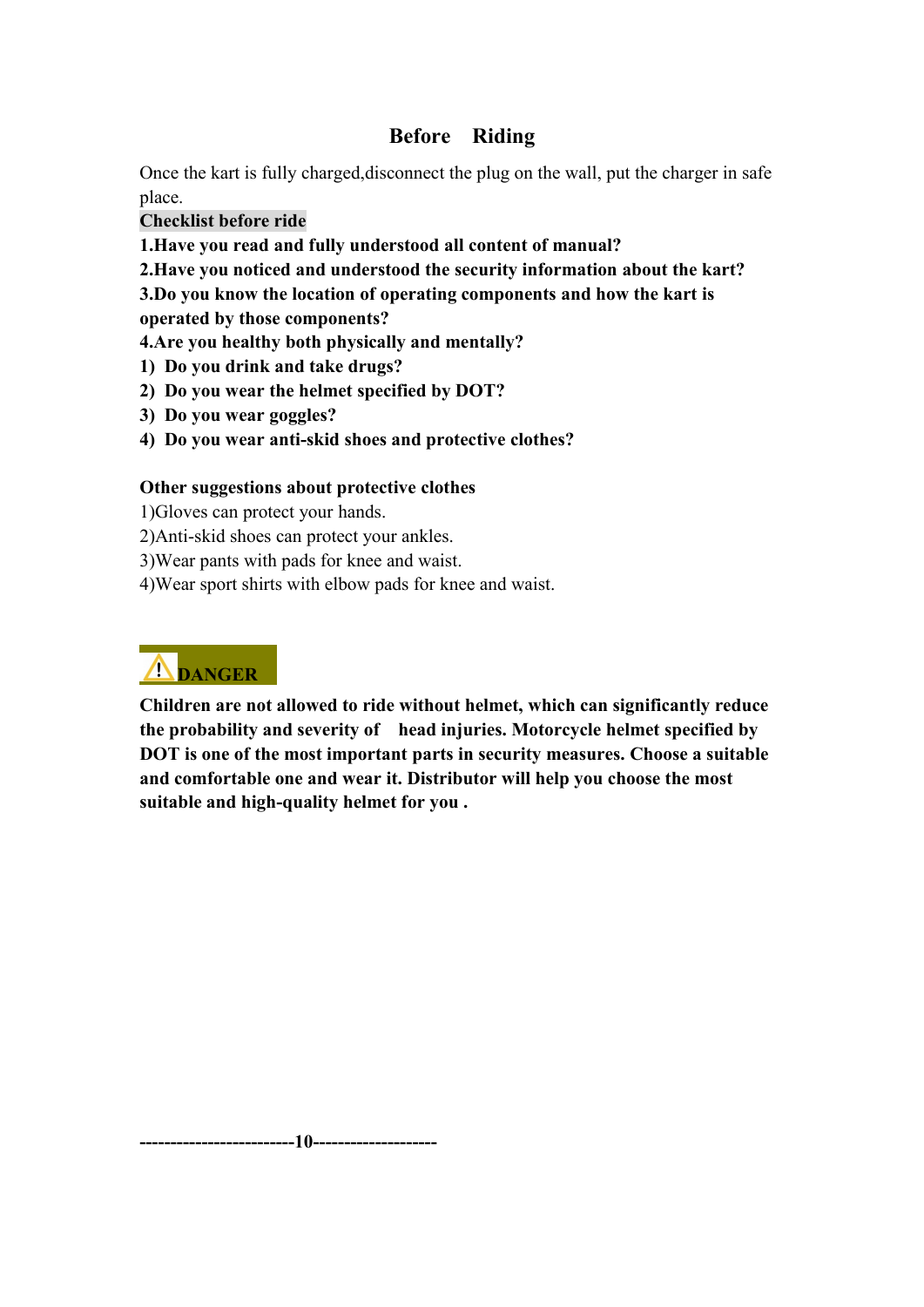# **Before Riding**

Please make sure that both you and kart are ready before riding. The following is checklist before ride. Every time before ride, be sure to check the following items.

### **Checklist before ride**

**1.Check tire pressure,ensuring tire pressure at 15-20 psi.**

- **2.Check whether the rim is bent or damaged.**
- **3.Check the battery power.**
- **4.Check whether the drive chain needs lubrication or fixed?**
- **5.Check whether brake parts can work normally?**
- **6.Check if all screws, nuts and other parts are loose.**

**7.Check if accelerator can be rotated freely and automatically positioned after release.**

**8.Ensure steering wheel is flexible turned.**

**9.For there are three speed for this kart, so choose the proper speed for yourself before riding, especially child.**

# **DANGER**

**Crash accidents or even serious injury or death can be caused if improper maintenance is made. Be sure to check the kartbefore ride, ensuring kart is in good condition to make fulluse of electric go kart.**

**--------------11------------------**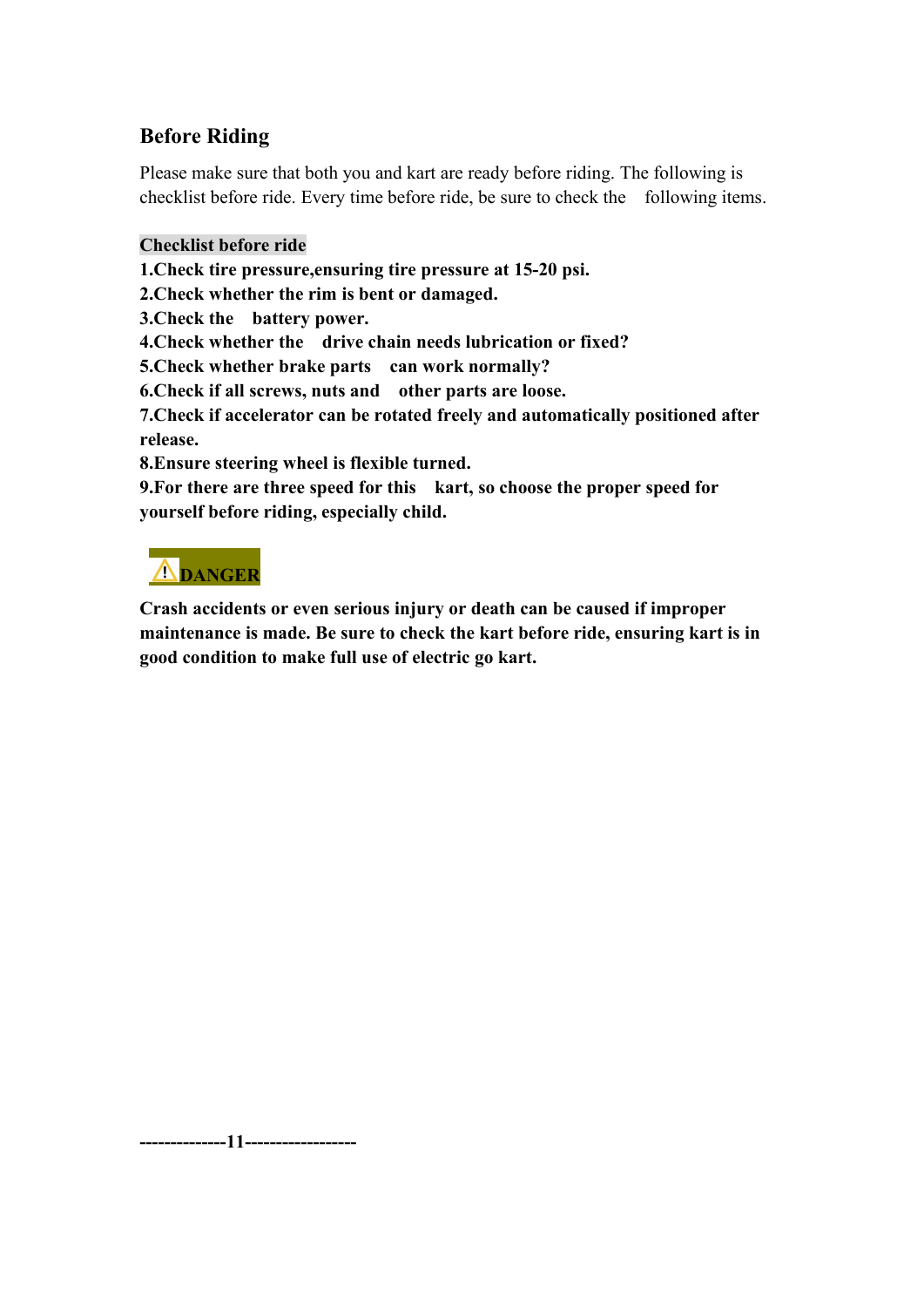# **Basic operation**

The power of electric go-cart is 1000 watts with voltage 48V. The power can not be underestimated to prevent harm.

### **Step One: Turn on the power**

The kart is equipped with power lock switch, which is convenient to operate for owners. The switch can cut off all power. Turn on the switch, the power will be connected.

# **DANGER**

**In case of nobody on the kart, do not rotate the accelerator. Or the kartwill initiatively move forward which may cause great danger. Turn off the switch, the kartwill slowly stop. It should be noted that the key**

**should be removed from kart after turning off the switch.**

### **Step Two:adjust speed**

The kart have three speed , and can be adjusted by three speed switch key in the left of the steering wheel. Please choose the proper speed by yourself , and it is better to start with the lowest speed.

### **Step Three :Backwards and Forward**

Choose the direction of kart by a steering switch ,which next to the three speed switch . F means forwards. R is Reverse. N is Neutral.

### **Step Four:Accelerator Slowly**

When the switch has been turned on and there's a person on kart, keep hands on steering wheel and feed on brakes and accelerator,slowly step accelerator, you'll feel the kart begins to move forward. After the kart get power, then slowly speed up .

### **Step Five:Braking**

The kart is equipped with disc braked at rear wheel. To use it you must press handlebar gently until it works. Be careful in using the brakes because the kart will slip or be out of control if brake too quickly.

**-------------------12-----------------------------------------**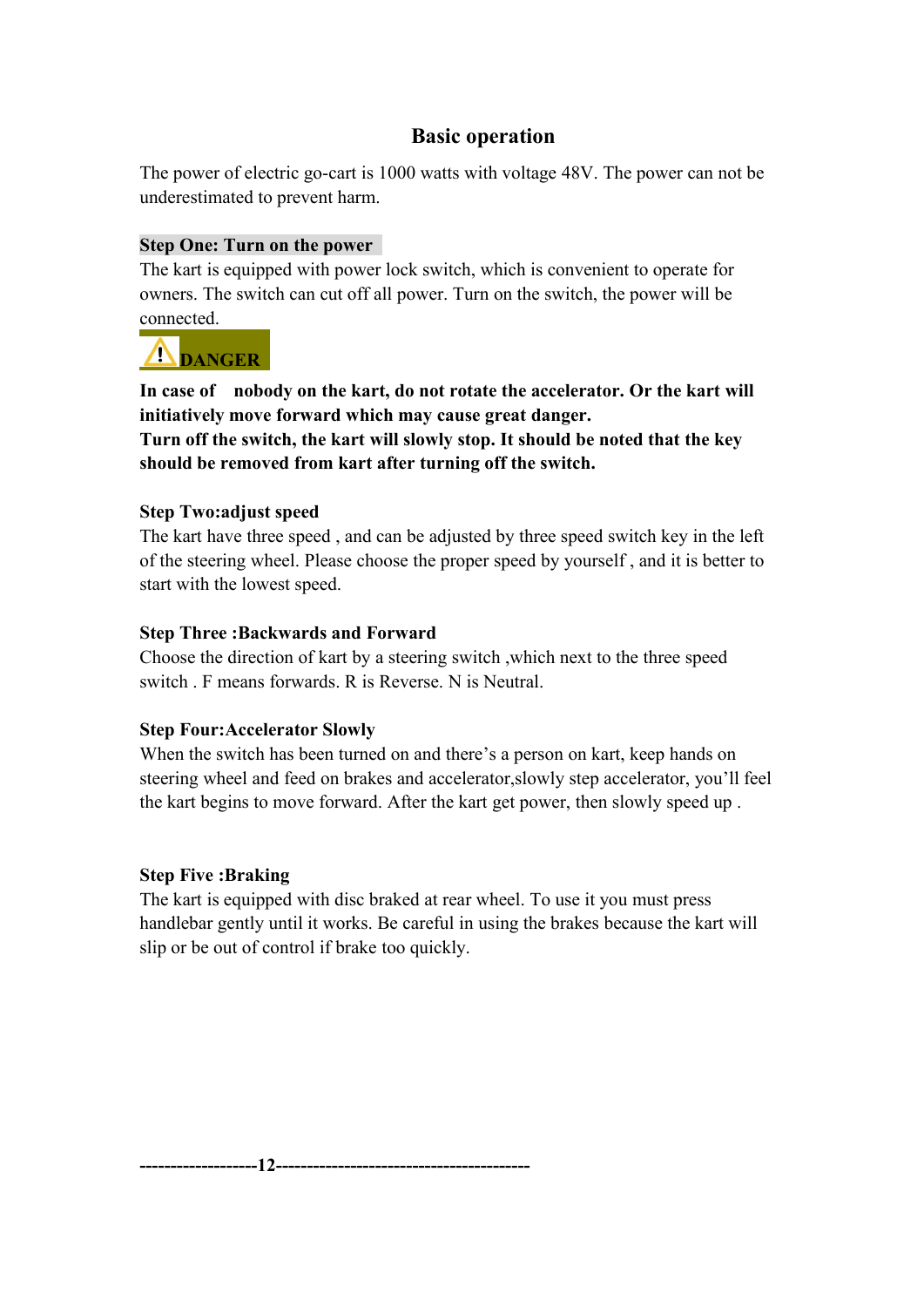## **Basic operation**

#### **Step four: stop**

It's best to park kart on a smooth and plane ground to prevent damage caused by accidentally overturned. Turn off switch and the cover.And if you do not to drive the kart in recent time ,please pull off the battery connect to protect the battery.

**Note:** pay attention to protect the kart avoiding the damage by weather factors. Although electric system is covered, but it may not be waterproof. So be sure to pay attention to rain damage caused by weather.

If the kart is not properly kept, our company will not provide warranty service.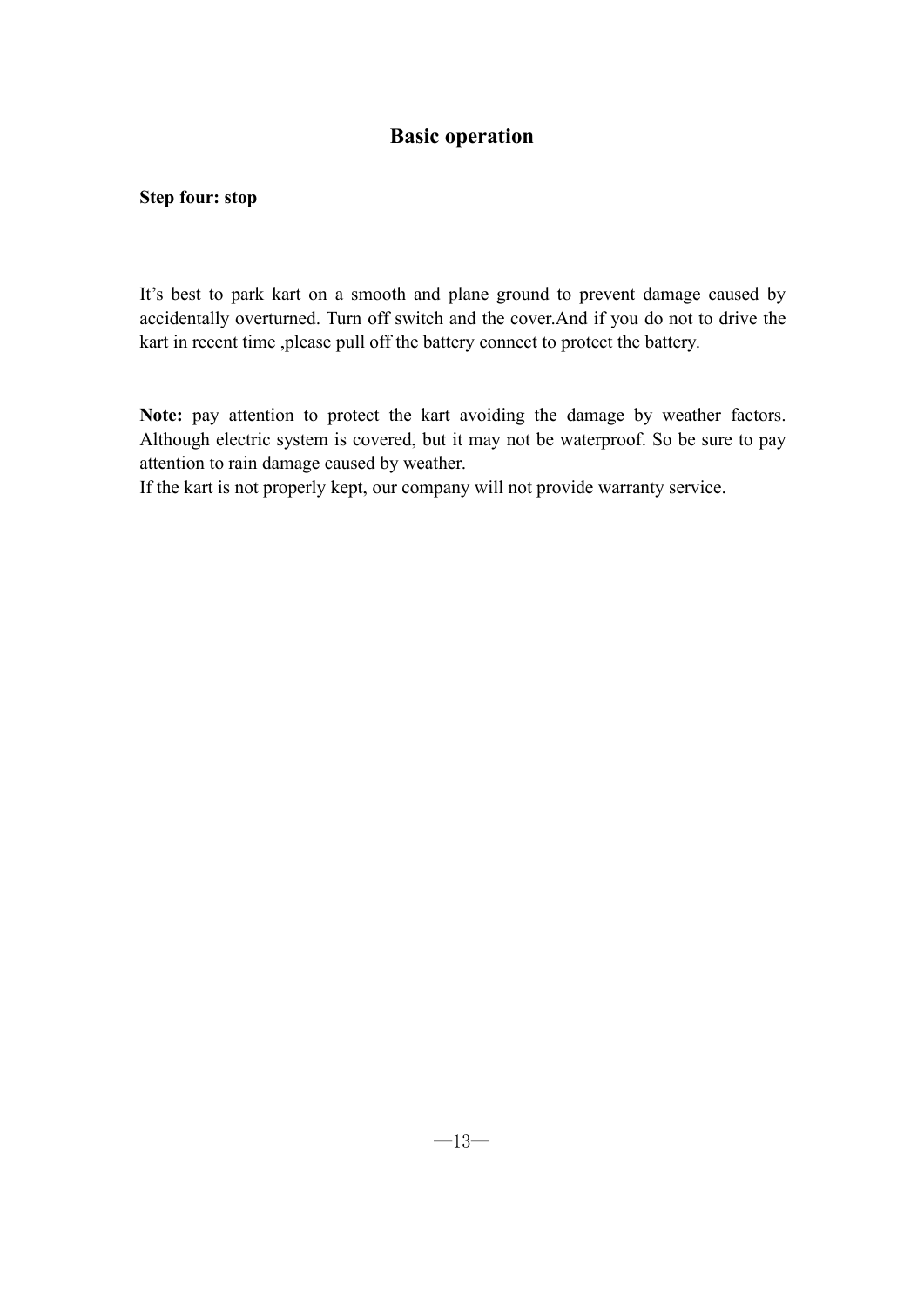As electric bicycles, maintenance cost of the kart is relatively low. However, proper maintenance keeps the kart in good safety performance, the following are the parts which need maintenance periodically.

Not exposed to the rain and snow.

**TO DANGER** it is extremely important that the kart should always be kept indoor, not exposed to the rain and snow. Electric system is not sealed. Water can cause damage to the power system.

The kart which was wet is not covered by warranty.

### **Tension of drive chain**

The drive chain transfers the power from motor to rear wheels, in order to ensure the normal work, it must be lubricated and tensioned at all times.

Check the tension of the drive chain by vertical movement of half distance between sprockets, the vertical slack of more than 1/2 inch is not allowed between drive chains. The drive chain is likely to fall if slack in riding.

### **To adjust the tension of drive chain, below steps should be followed:**

- 1. Ensure the kart parks on smooth ground with a single support.
- 2. Loosen the spindle nut on both side of rear wheel with a wrench of 15mm.
- 3. After spindle nut loosened, rotate the tensioner bolt clockwise beside sprocket with a wrench of 10mm. and then repeat the action to the tensioner bolt on the other side of sprocket.
- 4.Check the tension of drive chain

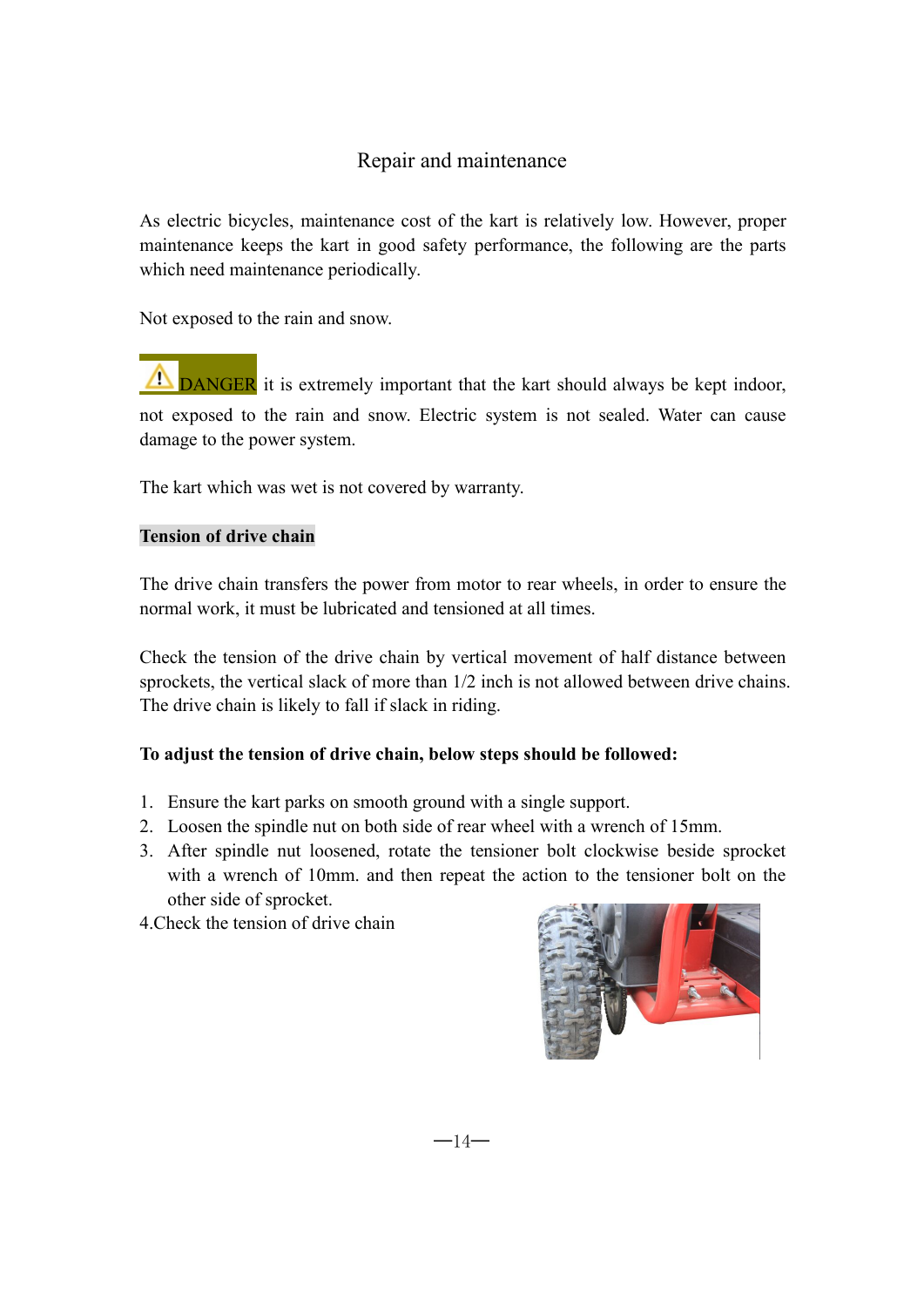#### **Tension of drive chain**

Check if the tension reaches ideal level. If not, repeat steps 3 and 4 until requirement has been met.

5.Tighten axle bolt to 15 foot-pounds.

Note: To loosen the drive chain tension , follow the above steps, except this step that loose the tensioner bolt clockwise .

### **Lubrication of drive chain**

The drive chain of the vehicle should be often lubricated to prevent excessive wear. Below steps should be followed:

- 1. Park the kart on smooth ground.
- 2. rear wheel 1-2 inches off the ground.
- 3. when turning the rear wheels , wipe off the dust from chain with clean colth.
- 4. Turn rear wheel again, spray lubricant to all chains and ensure all chains are covered. You can use any spray lubricant,household oil such as 3-in-1 oil or specialized lubricant for bicycle chain, But WD-40 lubricant is not recommended, because it will dilute and remove the lubricating oil on the chains.

### **Lubricating chains**

Note; The chains must be completely lubricated, but not too much,because it will absorb dust and grit and damage the chains.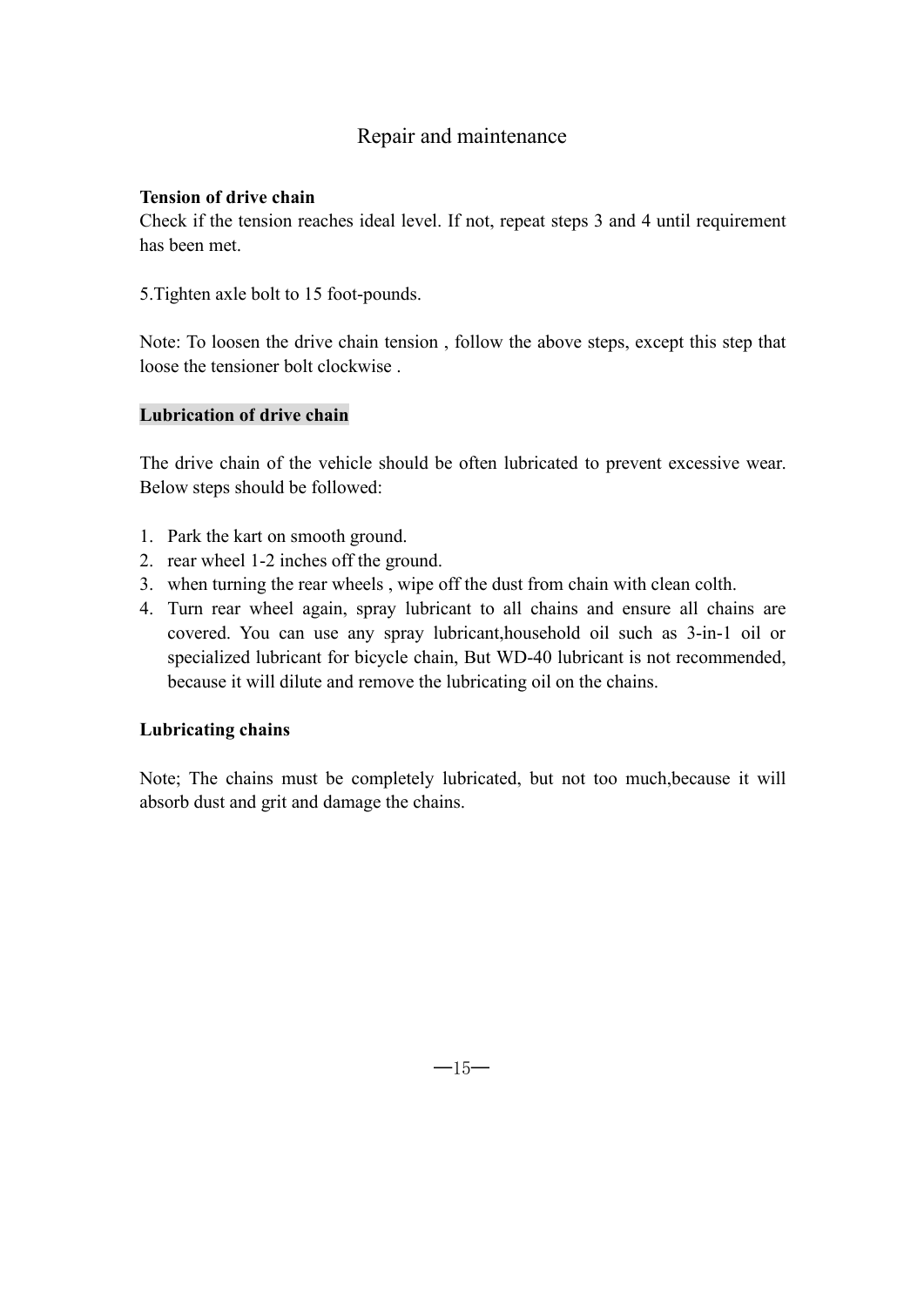If you fell the brake is soft, or step very hard to get the braking force, you can adjust the brakes.

Adjust the brakes to increase braking force:

- 1. Park the kart on flat ground, turn off the engine, find the brake master cylinder on the left side of seat on the frame.
- 2. Remove the cotter pin on the axle pin of brake master cylinder; take out the fork of pedal arm from the brake master cylinder arm.
- 3. Loosen the adjustment nut, rotate brake arm fork backward(anticlockwise)
- 4. Install fork arm to brake master cylinder, and insert the axle pin.
- 5. Test braking to see if it's properly adjusted, if brakes work smoothly, brake friction block does not touch the brake pads; otherwise



- it will lead to braking dragging and wear of brake friction block
- 6. If you still feel brake is soft, repeat step 2 to 5.
- 7. Once brake is properly adjusted, replace the cotter pin.

Note : Do not drive if brakes do not work properly. If you are unable to adjust and repair brakes, you may need to replace the brake friction block.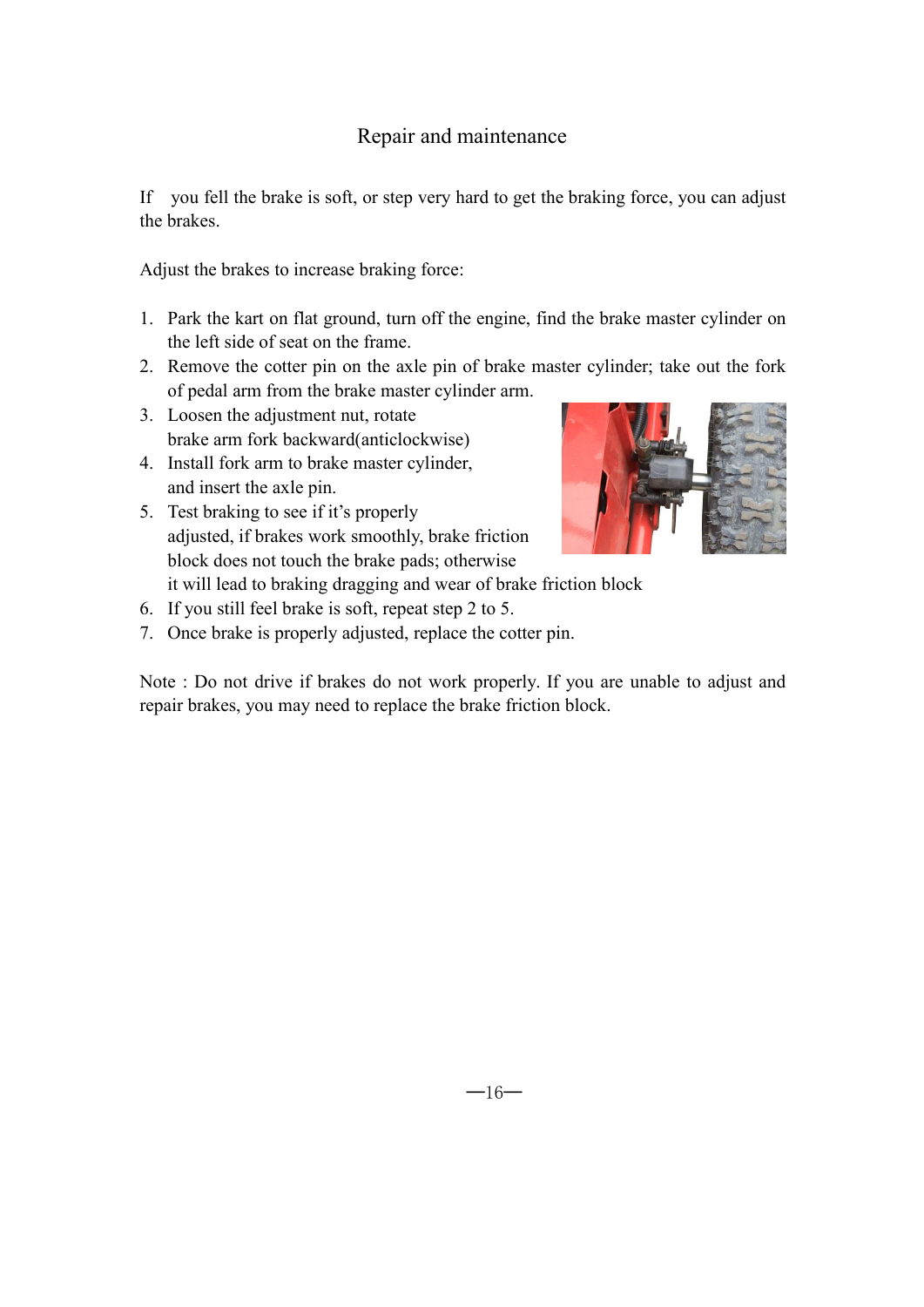### **Check tire pressure**

It's very important to check tire pressure before Ride. Low tire pressure can result in that the Vehicle is not operated properly and out of control.

To check the tire pressure, gas bar must be placed inside each wheel rim and remove black plastic cover. Use tire pressure gauge to check , ensuring tire pressure is at least 15 pounds but not more than20 pounds.

#### **Remove battery**

The battery of the kart is removable and replaceable. The procedures below have to be followed if you want to remove the battery.

- 1. Open plastic battery box by removing the screws on battery box,
- 2. Unlock the rubber belt which fixes battery.
- 3. Remove the terminal by unplugging the cradle. Remove negative terminal first.

WARNING: Do not touch the negative cable connecting positive cable. This may cause a fire.

4. Disconnect wiring and terminals, then you can remove the battery.WARNING:

lead-acid batteries are used in the kart and it must be handle carefully .Send used batteries to the place selling the batteries of electric vehicles. Batteries can not be handled as household waste, not incinerated ,which may cause an explosion.

**WARNING:** if the battery leaks, do not touch it, because the leaking is corrosive, toxic and dangerous.If skin or eyes contact the battery, rinse with cold water for at least 15 minutes and immediately go to hospital for treatment.

**WARNING**: new and old batteries can not b mixed to use. Do not mix alkaline, standard or rechargeable batteries; use only the specialized batteries of our company.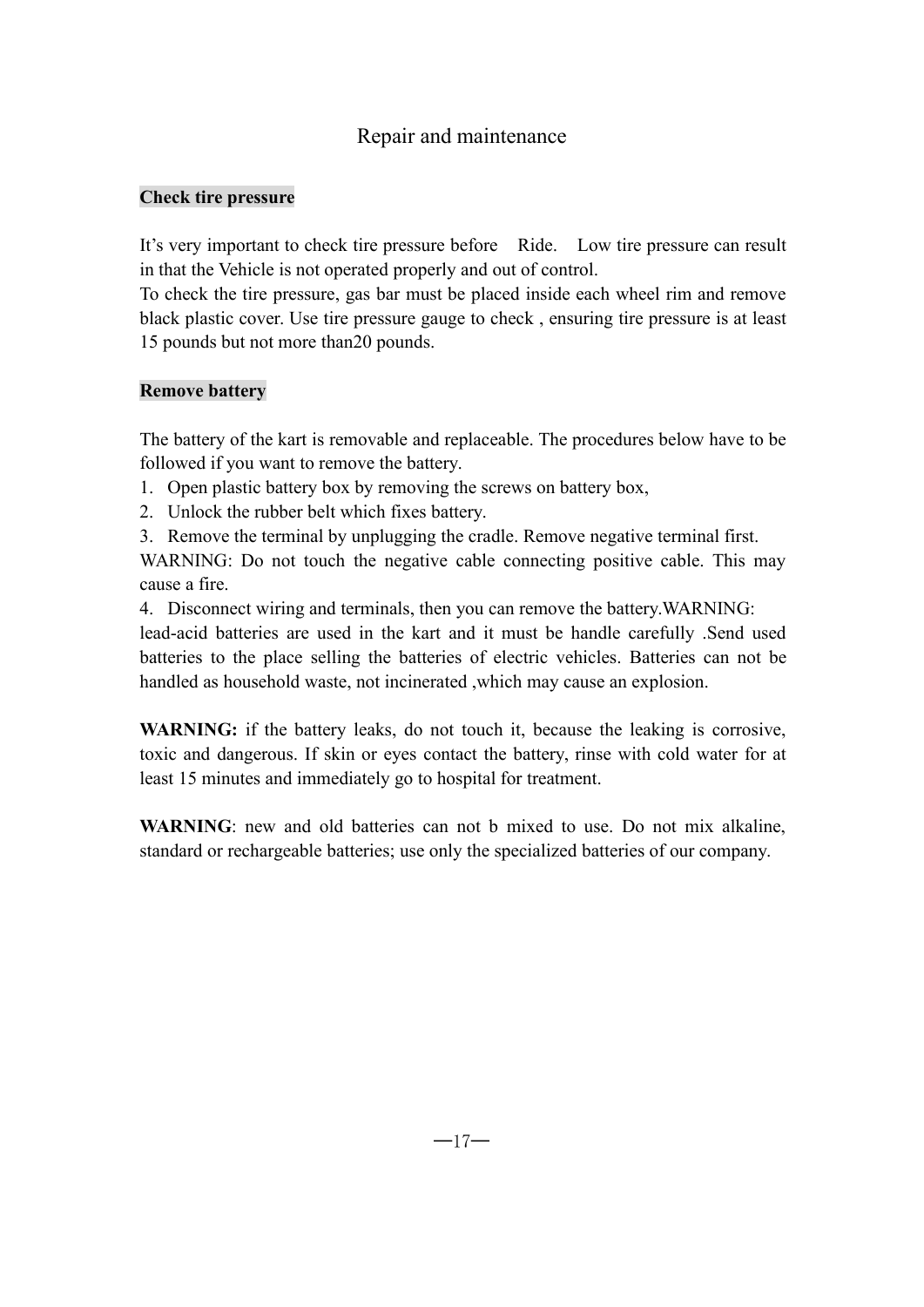# **Guidance for failure handing**

| Problems           | Possible reasons            | Solutions                               |
|--------------------|-----------------------------|-----------------------------------------|
| Kart<br>can<br>not | Battery is<br>fully<br>not  | It should be charged 12 hours at least  |
| ride               | charged or bad wiring       | before first ride, and 8 hours at least |
|                    | connections                 | for non-first use.                      |
|                    |                             | Check all battery connection wiring     |
|                    |                             | Check fuse, change blown fuse           |
|                    |                             | according to page 16 and page 17 of     |
|                    |                             | this manual.                            |
|                    |                             | Make sure the wall outlet works.        |
|                    |                             | The kart stops suddenly in traveling.   |
| The kart stops     | Fuse<br>burn-out<br>power   | Keep motor off for 20 minutes, then     |
| suddenly<br>in     | switch damage               | change blown fuse according to page     |
| traveling          |                             | 15 and page 16 of this manual           |
| Power shortage     | Brake line tight battery    | Adjust brake according to instructions  |
|                    | not fully charged Tires     | on page 16 of this manual.              |
|                    | not fully aerated.          | Charge at least 8 hours                 |
|                    | If battery can not be fully | Aerate tires according to instructions  |
|                    | changed, it must be         | on page 17 of this manual.              |
|                    | replaced. Uneven terrain    | Drive on smooth road                    |
|                    | Overloaded.                 | Rider's weight not exceeding 100        |
|                    |                             | pounds                                  |
|                    |                             | One person only                         |
| Charger            | Normal                      | None operation is needed. Charger       |
| becomes<br>hot     |                             | will get some temperature in charging.  |
| when charging      |                             |                                         |
|                    |                             |                                         |
| Kart can not be    | Brake can not be adjusted   | Adjust brake according to instructions  |
| stopped            |                             | on page 16 of this manual               |
|                    |                             |                                         |
| Kart squeaks in    | Chains need lubrication     | Lubricate the chains as maintenance     |
| traveling          | and adjustment              | section of manual                       |
|                    |                             |                                         |
|                    |                             |                                         |
|                    |                             |                                         |